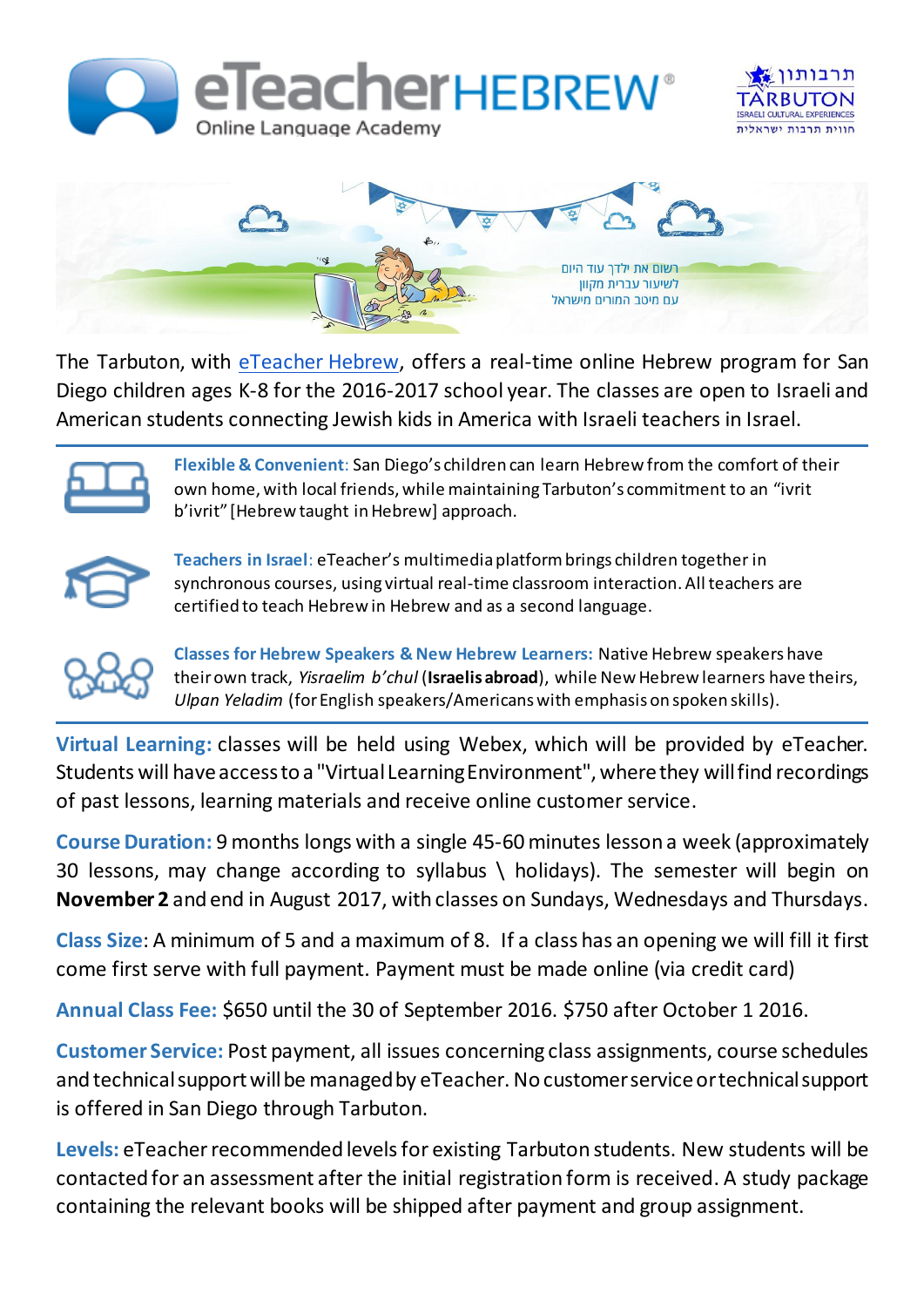# **Groups**

## **On the Hebrew Trail )העברית בשבילי) (Israelis abroad) - Ages 9-12**

**Note: Tarbuton's 2015-2016 student group 1/ Sundays Gilie.** The syllabus is equivalent to the 4th grade of the Israeli educational system. Children will work on their reading skills and improve their understanding of sentences, messages of texts, differentiation between words and phrases. By the end of the course, children will gain improved understanding of written texts, and more correct writing skills.

## **On the tip of the tongue (הלשון קצה על) (Israelis abroad) - Ages 8-12**

**Note: Tarbuton's 2015-2016 student group 2/ Sundays Nava.** The syllabus is equivalent to the 3rd-4 th grades of the Israeli educational system. Children will work on differentiating between male and female, detection of word families and text types. By the end of the course, children will improve their grammar, reading and writing.

## **I can read without vowels )ניקוד בלי ומבין קורא אני) )Israelis abroad) - Ages 10-13**

**Note: Tarbuton's 2015-2016 student group Groups 3, 4 and 5/Sundays Lusia, Ronit, Rotal.** The syllabus is equivalent to the 5<sup>th</sup>-6<sup>th</sup> grades of the Israeli educational system. Children will work on their reading and writing skills, communicational skills, written and verbal expression. By the end of the course, children will improve their reading and writing skills, and expand their vocabulary.

## **Towards Hebrew reading )קריאה לקראת) (Israelis abroad) - Ages 5-6**

**Dedicated for Hebrew speaking children who are about to learn Hebrew reading for the first time.** The syllabus is equivalent to the pre-school learning materials of the Israeli educational system. Children will learn the letters, vowels and sounds. By the end of the course, children will have a basic understanding of reading and writing.

# **Ulpan A (ילדים אולפן )- Ages 7-12 / 13-17**

**Note: Tarbuton's 2015-2016 student Group6, 7 and 8/Wednesdays, or children with no conversational Hebrew experience.** The syllabus covers 400 basic words in Hebrew. Children who finish this level will be able to conduct a simple conversation in Hebrew, read and write basic texts with "niqqud". In addition to Hebrew study the lessons strengthens the connection to Israel through content on holidays and special days which are an integral part of the curriculum

# **Schedule**

**Final schedule will be published later, and the classes will be within the 2 hour timeframes shown below.**

| Course                                                   | # of groups | Day and time (approximate) |
|----------------------------------------------------------|-------------|----------------------------|
| Trails of the Hebrew language (בשבילי העברית)            |             | Sundays 13:00-15:00        |
| On the tip of the tongue (על קצה הלשון)                  |             | Sundays 13:00-15:00        |
| I can read without vowels (אני קורא ומבין בלי ניקוד)   3 |             | Sundays 13:00-15:00        |
| Ulpan A (אולפן ילדים)                                    |             | Sundays 13:00-15:00        |
| Ulpan A (אולפן ילדים)                                    |             | Wednesday 15:00-17:00      |
| Towards Hebrew reading (לקראת קריאה)                     |             | Thursday 15:00-17:00       |